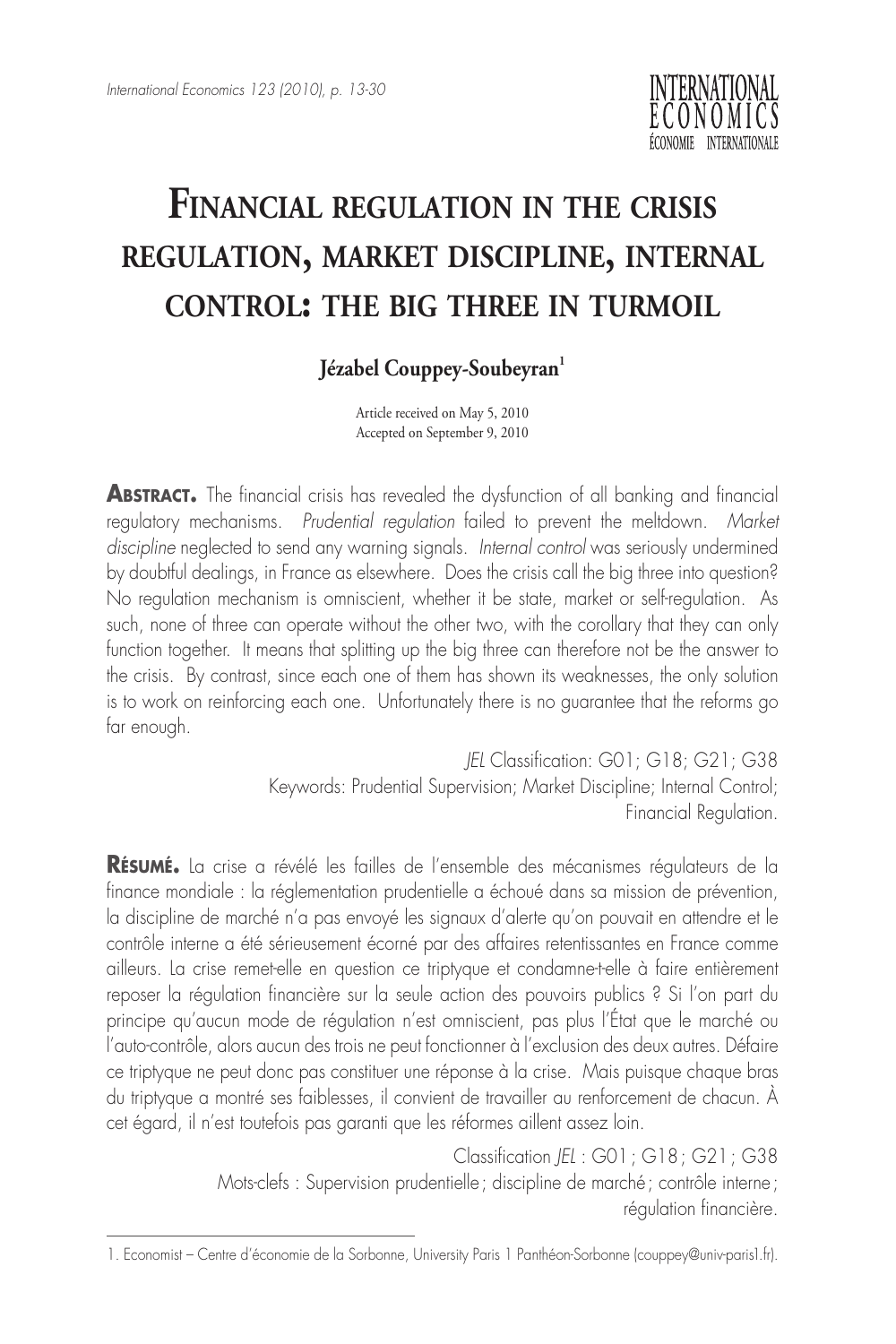## **1. Introduction**

The financial crisis, born in the summer of 2007 and still arguably alive in 2010, has revealed the dysfunction of all banking and financial regulatory mechanisms. Prudential regulation failed to prevent the meltdown. Market discipline neglected to send any warning signals – low risk premiums, high ratings. Internal control was seriously undermined in France by doubtful dealings such as the Société Générale, Caisse d'épargne and Madoff affairs on a larger scale. The big three are nevertheless the basis for today's financial regulation and this situation is the result of a slow process of evolution.

The reforms that gave rise to "financial safety nets" in the 1930s in the United States – *e.g.*  the 1933 *Banking Act –* then in post-war Europe and in Japan were all initially inspired by the desire to replace dysfunctional market regulation. The resurgence of economic imbalances in the 1970s did, however, give financial operations a massive shot in the arm. Three factors brought about new financial needs and prompted the creation of new financial products and new markets: first, the petrodollars from the oil-price shocks, recycling surpluses from oil-producing countries; second, the unstable interest rates subsequent to post oil-price shock inflation and the monetary change in course in the United States in 1979 with Paul Volker's arrival as head of the Fed; and third, the fluctuating exchange rates related to the collapse of the *Bretton Woods* system in 1973. The boom in the capital market then automatically caused banking activity to evolve and the regulatory framework of the banking sector necessarily had to adapt accordingly. The new regulation, termed "prudential" (minimum capital requirement), set up from the end of the 1980s, no longer attempted to substitute for the market mechanisms, but rather to limit risk taking by banks. Market logic gradually found its place again in the banking sector, with the suppression of credit constraints, the liberalization of rates and the privatization of financial institutions among others, and held financial institutions to the relevant potential sanctions, such as investors' demand for profitability, threats of buyouts, and the variability of resource costs. Rising risks also made banks more sensitive to the need to manage risks and prompted bankers to adopt suitable evaluation and risk management tools. Along the way, internal control was developed to the extent that major international banks endeavoured to get international authorities to recognize the use of these tools. From the mid-1990s, the Basel Committee on Banking Supervision recommended authorizing banks to use their internal "value at risk" models to calculate their capital needs. As a result, the relationship between regulation, internal control and market discipline gradually grew stronger.

Does the crisis call the big three into question? Will it entail massive backtracking in regulation? In order to answer these questions, let us begin with a simple principle put forward by the 2009 Nobel economics Prize Oliver Williamson in analyzing governance modes. No regulation mechanism is omniscient, whether it be state, market or self-regulation. As such, none of three can operate without the other two, with the corollary that they can only function together. Splitting up the big three can therefore not be the answer to the crisis. By contrast, since each one of them has shown its weaknesses, the only solution is to work on reinforcing